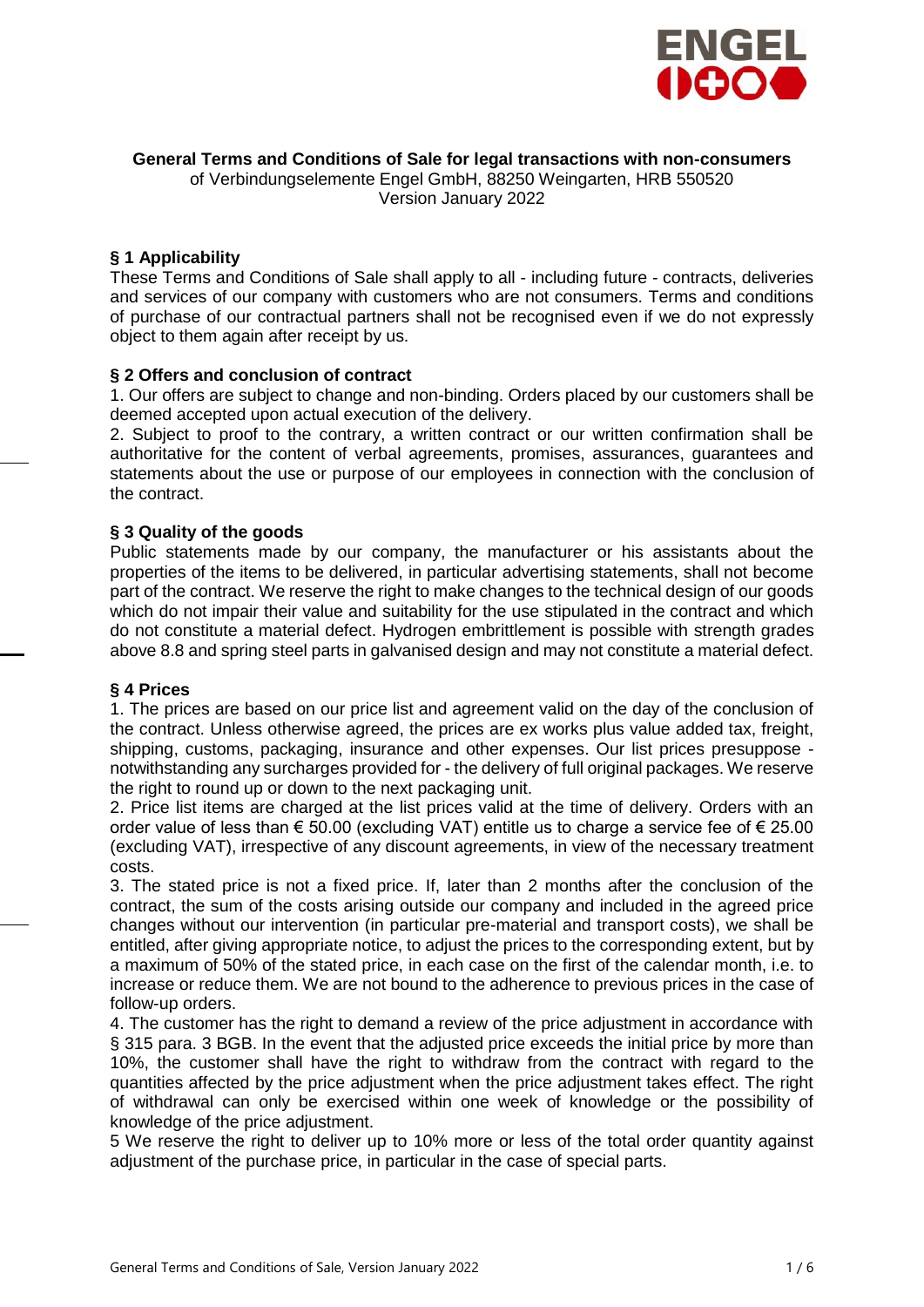

# **§ 5 Terms of payment**

1. Payment must be made - without discount deduction - in such a way that we can dispose of the amount on the due date. The customer shall bear the costs of payment transactions. The customer shall only be entitled to a right of retention and a right of set-off insofar as his counterclaims are undisputed or have been legally established, they are based on the same contractual relationship with the seller and/or they would entitle the buyer to refuse performance in accordance with § 320 BGB.

2. Unless otherwise agreed, our invoices are due 14 days after the invoice date. If the payment deadline is exceeded, at the latest from the date of default, we shall charge interest on arrears at the statutory rate (§ 288 BGB), unless higher interest rates have been agreed. In addition, we shall charge a flat-rate default fee in the amount of  $\epsilon$  40.00. We reserve the right to assert further damage caused by default.

3. If, after conclusion of the contract, it becomes apparent that our claim to payment is jeopardised by the buyer's inability to pay or if the buyer defaults on payment of a substantial amount or if other circumstances arise which indicate a substantial deterioration in the buyer's ability to pay after conclusion of the contract, we may refuse agreed advance performance and exercise the rights under § 321 BGB. This shall also apply insofar as our obligation to perform is not yet due. We shall then also be entitled to declare due all claims not yet due from the current business relationship with the Buyer. A lack of ability to perform on the part of the Buyer shall also be deemed to exist if the Buyer is at least three weeks in arrears with a substantial amount (from 10% due), furthermore the substantial downgrading of the limit existing for him with our trade credit insurance.

4. An agreed cash discount always refers only to the invoice value excluding freight and presupposes the complete settlement of all due liabilities of the purchaser at the time of the cash discount. Unless otherwise agreed, cash discount periods shall commence from the invoice date.

### **§ 6 Execution of the delivery, delivery periods and dates**

1. Our delivery obligation is subject to correct, timely and contractual self-delivery and, in the case of import transactions, additionally subject to the receipt of monitoring documents and import permits, unless the incorrect or delayed self-delivery is our fault. In particular, we are entitled to withdraw from the contract insofar as we have concluded a proper covering transaction but are not supplied by our upstream supplier for reasons for which we are not responsible, e.g. insolvency of our upstream supplier.

2. Information on delivery times are approximate. Delivery periods shall commence on the date of our order confirmation and shall only apply on condition that all details of the order are clarified in good time, that the agreed delivery requirements are fulfilled in good time (e.g. provision of documents, sample releases, agreed advance payments) and that all technical questions relating to the subject matter of the contract are clarified.

3. The date of dispatch ex works or ex warehouse shall be decisive for compliance with delivery periods and dates. They shall be deemed to have been met upon notification of readiness for dispatch if the goods cannot be dispatched on time through no fault of our own.

4. The purchaser must ensure smooth acceptance of the goods and inform us in good time of any difficult delivery conditions.The purchaser must unload the goods immediately and properly. If we or third parties assist in this, this shall be done without legal obligation and at the risk of the customer.

5. in the case of purchase on call, acceptance of the goods by the purchaser must take place within one year of the initial delivery date confirmed by us, unless otherwise agreed.

6. Events of force majeure entitle us to postpone deliveries for the duration of the hindrance and a reasonable start-up period. This shall also apply if such events occur during an existing delay. Force majeure shall be deemed to include currency, trade policy and other sovereign measures, strikes, lockouts, operational disruptions for which we are not responsible, pandemics and their effects, obstruction of traffic routes (e.g. due to statutory driving bans as a result of smog or ozone alerts), delays in import/customs clearance, insolvency of our upstream supplier and all other circumstances which, through no fault of our own, make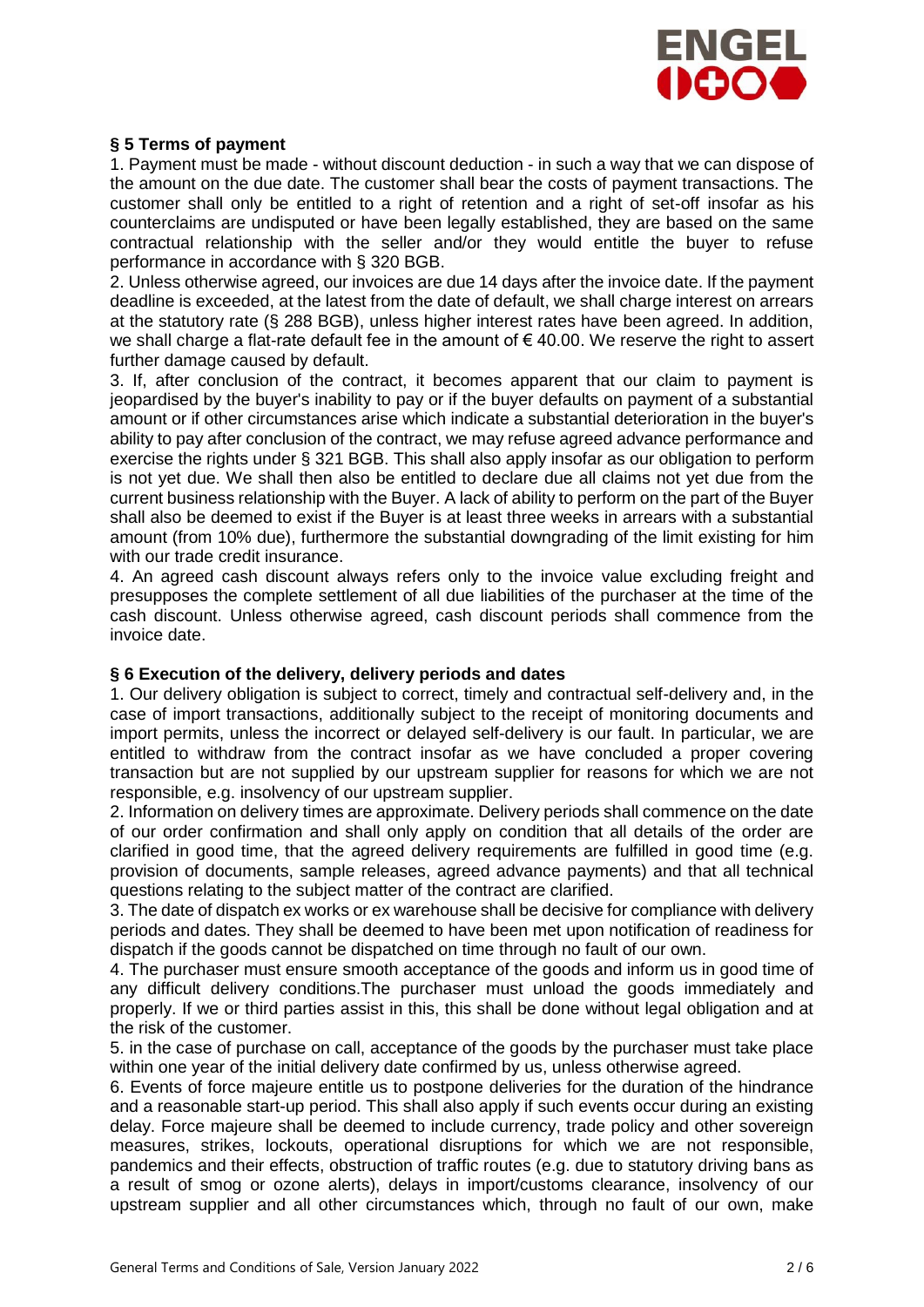

deliveries and services significantly more difficult or impossible. In this respect, it is irrelevant whether the circumstances occur at our premises, at the supplier's works or at those of another sub-supplier. If, as a result of the aforementioned events, performance becomes unreasonable for one of the contracting parties, it may withdraw from the contract by means of an immediate declaration in text form.

# **§ 7 Packaging, dispatch and transfer of risk**

1. If agreed, we shall deliver packed. For the rest, we shall provide packaging, protective and/or transport aids according to our experience at the expense of the purchaser. They will be taken back at our warehouse within a reasonable period of time. We do not assume any costs of the customer for the return transport or for an own disposal of the packaging.

2. goods reported ready for dispatch in accordance with the contract must be called off immediately, otherwise we are entitled, after issuing a reminder, to dispatch them at our discretion at the cost and risk of the purchaser or to store them at our discretion and to invoice them immediately.

3. In the absence of specific instructions, the choice of transport route and means of transport shall be made at our best discretion without any liability for the cheapest and fastest shipment. 4. If, through no fault of our own, transport by the intended route or to the intended place within the intended time becomes impossible or substantially more difficult, we shall be entitled to deliver by another route or to another place; the additional costs incurred shall be borne by the customer. The purchaser shall be given the opportunity to comment beforehand.

5. The purchaser may not reject partial deliveries to a reasonable extent.

6. In the case of call orders, the risk shall pass to the customer when the goods are made available for collection. Otherwise, the risk, including the risk of seizure of the goods, shall pass to the customer when the goods are handed over to the forwarding agent or carrier, but no later than when the goods leave the warehouse or delivery plant, even in the case of carriage paid delivery. We shall only provide insurance on the instruction and at the expense of the purchaser. Unloading and its costs shall be borne by the customer.

### **§ 8 Retention of title**

1. The delivered goods remain the property of the seller until the purchase price has been paid in full. The purchaser is obliged to take the measures necessary to maintain the retention of title - or a comparable security interest in the country of its establishment or in a country of destination deviating from this - and to provide us with evidence of this upon request.

2. To the extent permitted by the law of the country in which the goods are located, the following supplementary provisions shall apply:

a. All delivered goods shall remain our property (reserved goods) until all claims - including conditional or limited claims - to which we are entitled within the scope of the business relationship have been fulfilled (reservation of balance). The reservation of balance shall finally expire upon settlement of all claims still outstanding at the time of payment and covered by this reservation of balance. However, the balance reservation shall not apply to advance payment or cash transactions that are settled concurrently.

b. Treatment and processing of the goods subject to retention of title shall be carried out for us as manufacturer within the meaning of § 950 BGB (German Civil Code) without obligating us. The processed goods shall be deemed to be goods subject to retention of title within the meaning of No. 2a. In the event of processing, combination and mixing of the reserved goods with other goods not belonging to us by the customer, we shall be entitled to co-ownership of the new item in proportion to the value of the reserved goods (final invoice amount including VAT) to the other goods used. If the combination or mixing is carried out in such a way that the purchaser's item is to be regarded as the main item, the purchaser hereby assigns to us the ownership rights to which he is entitled in the new stock or item to the extent of the value of the goods subject to retention of title (final invoice amount including VAT) and shall hold them in safe custody for us free of charge. Our co-ownership rights are deemed to be reserved goods within the meaning of No. 2 a.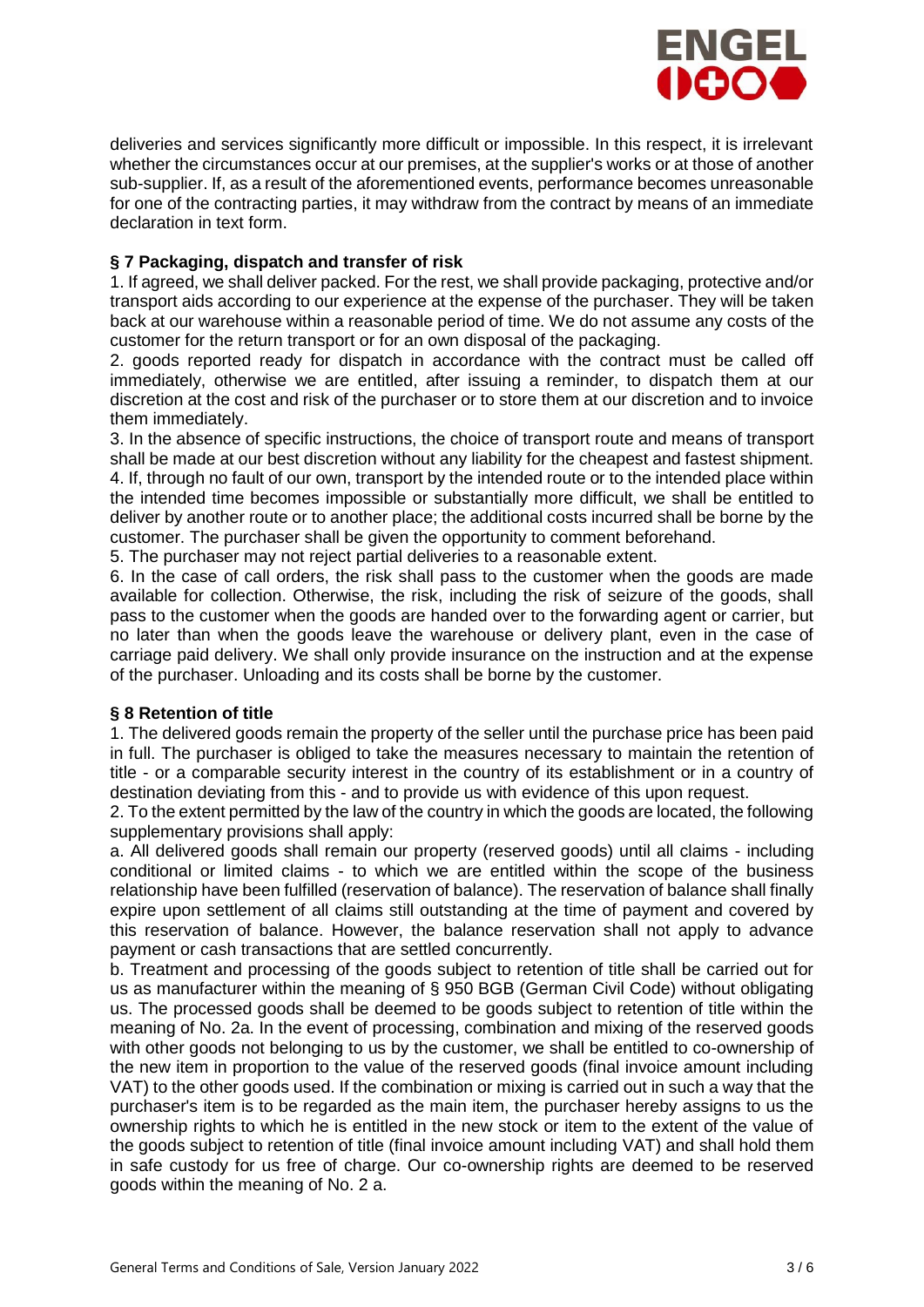

c. The customer may only sell the goods subject to retention of title in the ordinary course of business under his normal terms and conditions of business, provided that the claims from the resale pursuant to d. to e. are transferred to us. He is not entitled to dispose of the reserved goods in any other way. If the customer is in default of payment in whole or in part, we shall be entitled to demand the return of the goods after granting a period of grace for performance of the contract, whereby the demand for return shall be deemed to be a withdrawal from the contract.

d. The purchaser's claims arising from the resale of the goods subject to retention of title are hereby assigned to us together with all securities which the purchaser acquires for the claim. We hereby accept the assignment. The claims shall serve as security to the same extent as the reserved goods. If the goods subject to retention of title are sold by the customer together with other goods not sold by us, the claim from the resale shall be assigned to us in the ratio of the invoice value (including VAT) of the goods subject to retention of title to the invoice value of the other goods sold. In the event of the sale of goods in which we have co-ownership shares pursuant to No. 2 b, a part corresponding to our co-ownership share shall be assigned to us.

e. The customer is entitled to collect claims from the resale. This authorisation to collect shall lapse in the event of our revocation, but at the latest in the event of default in payment, nonredemption of a bill of exchange or application for the opening of insolvency proceedings. We shall only make use of our right of revocation if, after conclusion of the contract, it becomes apparent that our claim for payment under this or other contracts with the customer is jeopardised by the customer's lack of solvency. At our request, the purchaser is obliged to inform his customers immediately of the assignment to us and to provide us with the documents required for collection.

f. The customer must notify us immediately of any seizures or other impairments by third parties. The goods shall then be stored at our request at the place of the purchaser designated by us for protection against further seizures. The purchaser shall bear all costs which have to be incurred in order to cancel the seizure, sort out or return the goods subject to retention of title, insofar as they are not reimbursed by third parties.

g. If the invoice value of the existing securities exceeds the secured claims including ancillary claims (interest, costs or similar) by more than 50 % in total, we are obliged, at the request of the customer, to release securities in the amount of the exceeding value at our discretion.

### **§ 9 Warranty**

1. Our technical application advice, both verbal and in writing, is non-binding and does not exempt the customer from inspecting our products himself. Should liability on our part nevertheless come into question, we shall only provide compensation to the same extent as for quality defects. The customer is responsible for compliance with legal and official regulations when using our goods.

2. If the customer waives an express release in the case of the agreed initial sampling or if this does not take place, the order placed on the initial sampling or the delivery call-off shall be deemed to be the release. If the quality of the products delivered by us corresponds to the released initial sample, they shall be deemed to be in conformity with the contract.

3. No liability shall be assumed for the usability of the goods for the purpose intended by the Purchaser, unless the usability desired by the Purchaser was expressly confirmed as the purpose of the contract. In particular, no liability is assumed for the fact that disposals of the goods and their use are not or will not be hindered in any way by government regulations (e.g. embargo regulations or export licensing obligations).

4. Claims for defects on the part of the purchaser presuppose that he has duly fulfilled his obligations to inspect and give notice of defects in accordance with § 377 HGB (German Commercial Code). The Purchaser shall inspect the delivered goods immediately after delivery, insofar as this is feasible in the ordinary course of business, and shall notify the Supplier immediately if they show a defect. If the Purchaser fails to notify the Supplier, the delivered goods shall be deemed to have been accepted, unless the defect was not apparent upon inspection. If such a defect is discovered later, the notification must be made immediately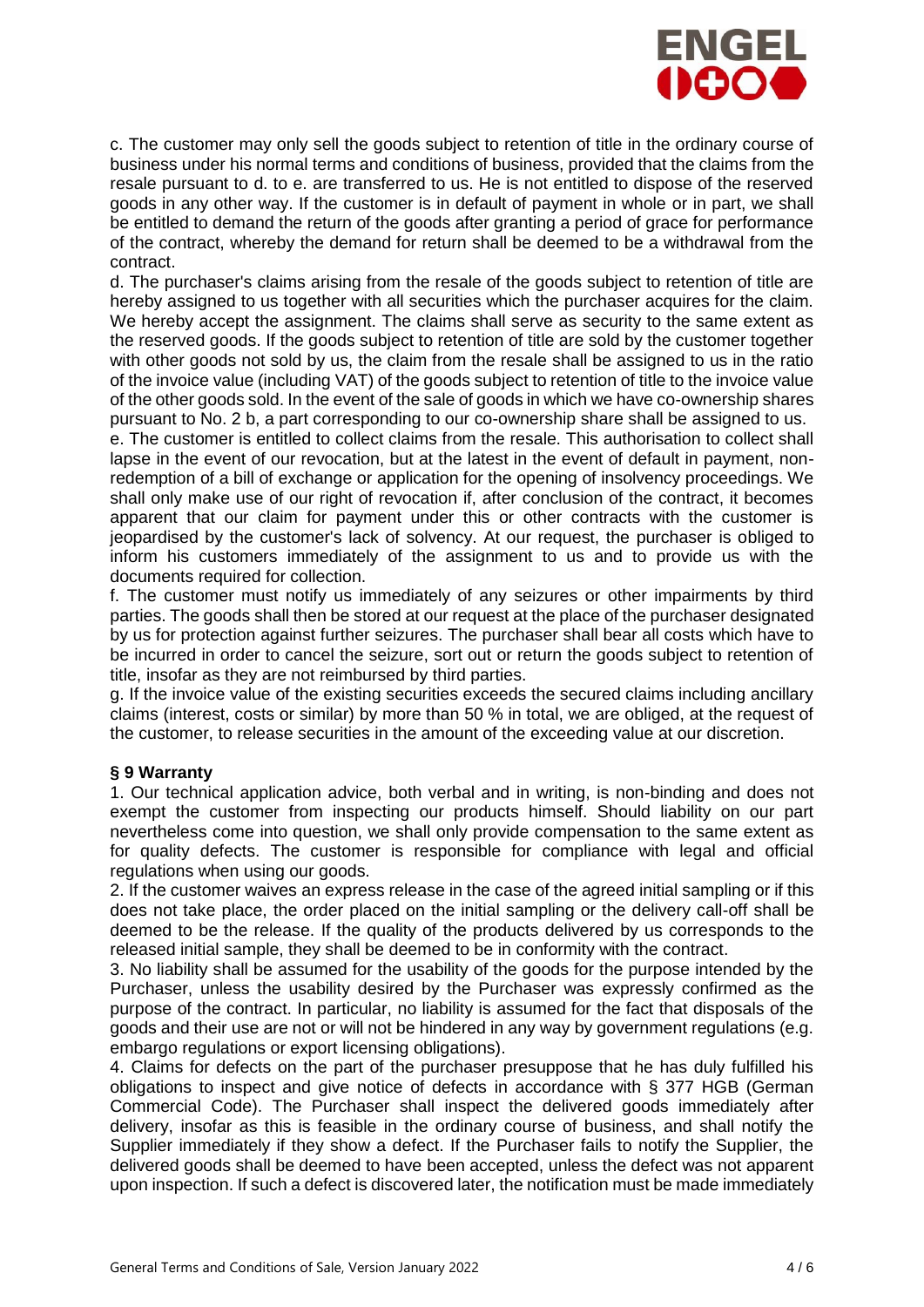

after discovery. Otherwise, the delivered goods shall also be deemed to have been approved in view of this defect.

5. Notices of defects do not entitle the customer to withhold the corresponding invoice amounts before final acceptance.

6. In the event of failure or refusal of subsequent performance, the customer shall be entitled to the statutory rights. If the defect is not substantial or if the goods have already been sold, processed or transformed, he shall only be entitled to the right of reduction.

7. We shall only bear expenses in connection with subsequent performance if they are not disproportionate in the individual case, in particular in relation to the purchase price of the goods. Disproportionality shall be deemed to exist if the expenses claimed, in particular for installation and removal costs, exceed 150 % of the invoiced value of the goods or 200 % of the reduced value of the goods due to the defect. If the last contract in the supply chain is a consumer goods purchase, the reimbursement of expenses shall be limited to the reasonable amount. Not eligible for compensation are costs incurred by the purchaser for the self-remedy of a defect, without the legal requirements for this being met, as well as removal and installation costs, insofar as the goods delivered by us no longer existed in their original quality as a result of processing by the purchaser prior to installation. We shall not bear any expenses incurred by the fact that the goods sold were taken to a place other than the agreed place of performance.

8. If the customer does not immediately give us the opportunity to convince ourselves of the defect, in particular if he does not immediately make the rejected goods or samples thereof available for testing purposes upon request, all rights due to the material defect shall lapse.

9. Further claims of the purchaser shall be governed by § 10 of this condition. Rights of recourse of the purchaser according to § 445a BGB are excluded, unless the last contract in the supply chain is a consumer goods purchase. § 478 BGB remains unaffected.

### **§ 10 Liability**

1. We shall only be liable for breach of contractual and non-contractual obligations, in particular for impossibility, delay, culpa in contrahendo and tort - including for our executive employees and other vicarious agents - in cases of intent and gross negligence, in cases of gross negligence limited to the typical contractual damage foreseeable at the time of conclusion of the contract. In all other respects our liability, including for damage caused by defects and consequential damage caused by defects, is excluded.

2. These limitations shall not apply in the event of culpable breach of material contractual obligations, the breach of which jeopardises the achievement of the purpose of the contract or the fulfilment of which makes the proper performance of the contract possible in the first place and on the observance of which the contractual partner may regularly rely. However, in the event of a breach of material contractual obligations, our obligation to pay damages shall be limited to the foreseeable damage typical for the contract, provided that there is no intent, gross negligence or a case mentioned in the following sentence. Furthermore, these limitations shall not apply in the case of culpably caused damage to life, body and health and also not if and to the extent that we have assumed a guarantee for the quality of the sold item, as well as in cases of mandatory liability under the Product Liability Act. The rules on the burden of proof remain unaffected.

### **§ 11 Limitation**

Unless otherwise agreed, contractual claims which the customer has against us on the grounds of and in connection with the delivery of the goods, including claims for damages due to material defects, shall become statute-barred one year after delivery of the goods. In the event of subsequent performance, the limitation period shall not recommence but shall be suspended until three months after the subsequent performance has been carried out. This shall not affect our liability and the limitation of claims in connection with the delivery of goods which have been used in accordance with their customary use for a building and have caused its defectiveness, from intentional and grossly negligent breaches of duty, culpably caused damage to life, limb and health, cases of mandatory liability under the Product Liability Act and